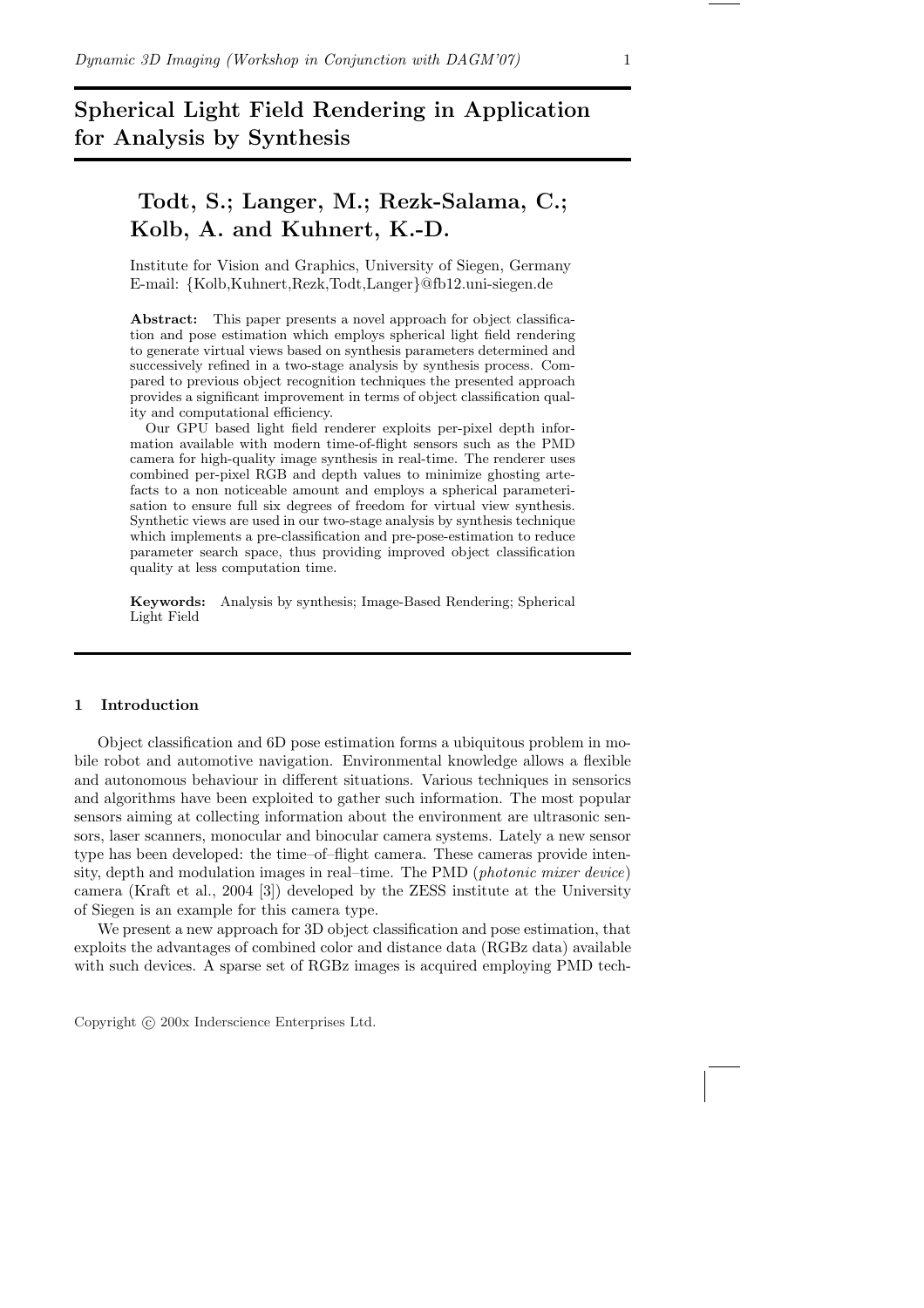nology to define an object representation. Based on this representation new virtual photorealistic views are generated in real–time according to varying synthesis parameters using our new spherical light field rendering technique. Synthetic views are evaluated in the successive object classification process.

The object classification and pose estimation is performed using an *analysis by* synthesis approach, in which object images are iteratively matched against synthetic images created by applying specific parameters. The goal is to find optimal synthesis parameters for an exact match with the object image, that is to be analyzed. In contrast to classic approaches we use a pre-classification and pre-pose-estimation stage to significantly reduce the search space and gain a coarse approximation of the initial synthesis parameters. The synthesis parameters are iteratively refined based on the evaluation of the generated views and used to steer the image synthesis process.

The remainder of the paper is structured as follows. In Section 2 we give an overview of the image acquisition process and introduce our image based rendering method. Object classification and pose estimation is explained in detail in Section 3. Section 4 evaluates our approach with respect to object classification and pose estimation quality. In Section 5 we draw conclusion and comment on future work.

## 2 Spherical Light Field Rendering

Light field rendering approaches are targeted at the continuous reconstruction of the plenoptic function from a set of input images. The 7D plenoptic function  $\rho = P(\theta, \phi, \lambda, V_x, V_y, V_z, t)$  describes all of the radiant energy that can be received at a certain point in space  $(V_x, V_y, V_z)$  from any possible direction  $(\theta, \phi)$  at a certain moment in time t for a chosen band of wavelengths  $\lambda$  (Adelson and Bergen, 1991) [1]). The plenoptic function can be reduced to a 5D function by restricting it to a certain moment, eliminating t and reducing the wavelength  $\lambda$  using the primary values RGB. Under the assumption of the observation space to be free of occluders and the object being observed from positions completely outside its convex hull the 5D function is further reduced to a 4D function of position and direction. This 4D representation is described as light field (Levoy and Hanrahan, 1996 [4]).

#### 2.1 Spherical Parameterisation

For our light field rendering technique a spherical parameterisation is chosen to discretise the 4D plenoptic function. The parameterisation is based on a polygonal approximation of the sphere which is generated by applying a regular one-to-four interpolatory subdivision scheme on a mesh generated from an icosahedron (see Fig. 1 (a)). The generated vertices define the sample positions of individual virtual cameras (see Fig. 1 (b)). For each camera an RGBz raster image of the opposite hemisphere is stored using a parabolic parameterisation (see Fig. 1 (c)).

The uniform spherical arrangement guarantees full 6DOF for virtual view point selection in the reconstruction process and reduces discontinuity render artefacts to a minimum (see Sec. 5).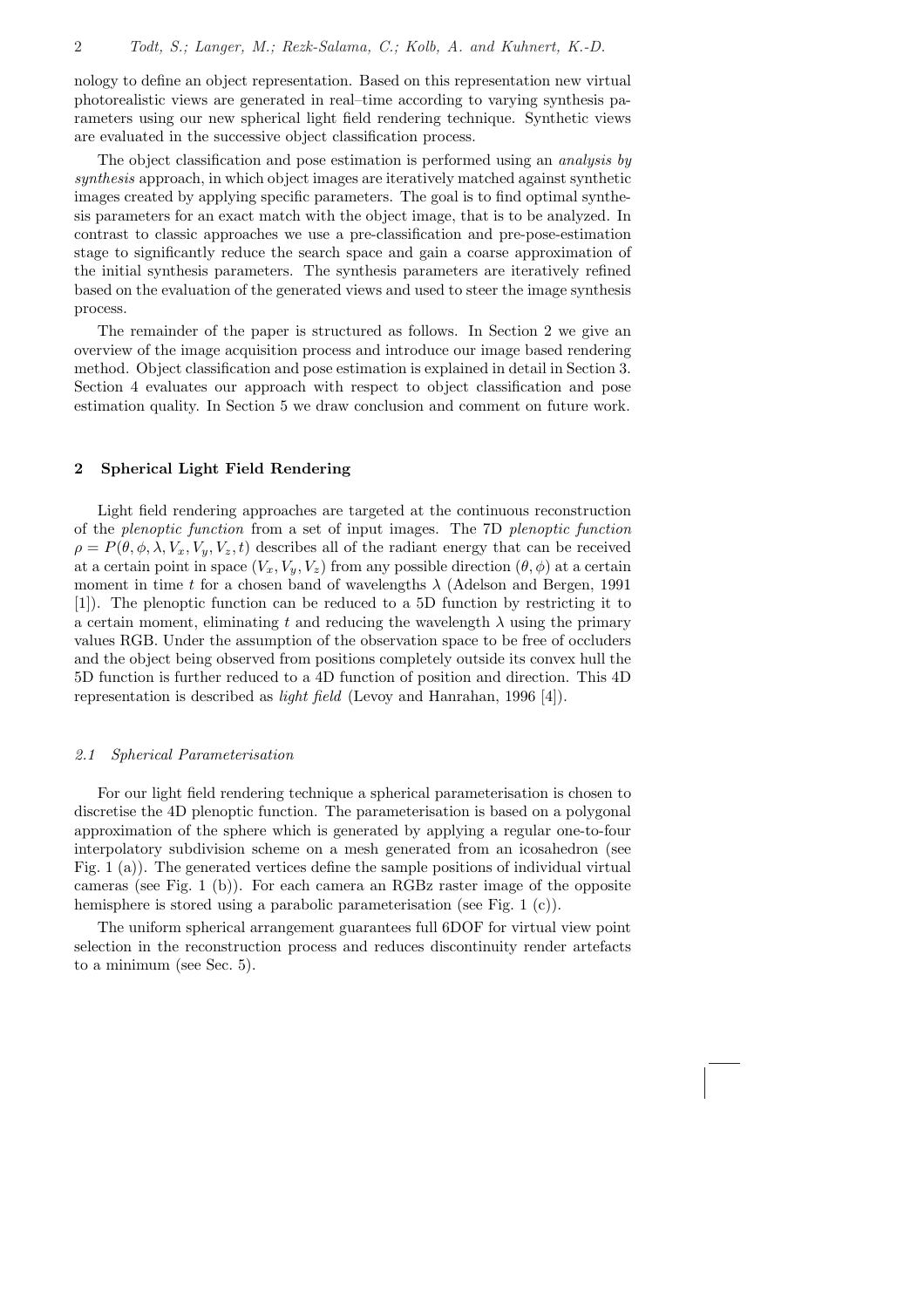

Figure 1 a: Spherical proxies are generated by successively subdividing the 20 faces of an icosahedron(left) into spherical approximations with 162 vertices (2 recursions, middle) and 642 vertices (3 recursions, right). b: The light field consists of a predefined set of camera positions uniformly distributed on a sphere around the object. c: Only the opposing hemisphere is recorded for each camera.

#### 2.2 Light Field Acquisition

The combination of a high-resolution RGB camera and a PMD camera device in a bifocal setup yields combined per-pixel depth and RGB information. Thus such a setup provides the ideal solution for hand-held light field acquisition (Lindner et al., 2007 [7]). Lateral and depth calibration of PMD distance sensors and the fusion of high resolution RGB images and per pixel depth information however is still an active research field (Lindner and Kolb, 2006 [6]).

A time-of-flight simulation framework that emulates the characteristics of the PMD camera (Keller et al., 2007 [8]) is employed for light field acquisition at the current state of development. The framework works on a synthetic 3D model which in our case was generated manually from a physical object of daily usage (see Figure 6). For each virtual camera, an RGBz image of the 3D model is captured and stored in a 2D texture. In practice we chose a spherical approximation yielding 642 or 2562 camera positions for the acquisition task and store individual samples with a resolution of  $256 \times 256$ . Using S3TC DXT3 texture compression the light field images can be stored efficiently (S3TC, 1999 [11]). With the DXT3 compression algorithm a compression ratio of 4:1 is achieved reducing the data size of a complete light field to 41.1 MB for 642 samples and 164.2 MB for 2562 samples.

#### 2.3 Light Field Rendering

Light field reconstruction is performed by rendering the smooth shaded spherical proxy. In the rendering process the front faces of the proxy are rasterized with respect to the virtual viewpoint as defined by the synthesis parameters (position and orientation of the virtual camera). For each triangle the RGBz texture images and the viewing matrices  **of the three cameras located at the triangle's vertices** are used to calculate per pixel color information. Calculations are performed on the Graphics Processing Unit (GPU) using a customized pixel program. The pixel program implements our new light field rendering technique exploiting per-pixel depth information for high-quality image synthesis in real–time.

The rendering algorithm implements a ray casting approach. When a triangle is rasterized, the pixel program calculates the viewing ray, which corresponds to the pixel. We then calculate the intersection point of the viewing ray with the bounding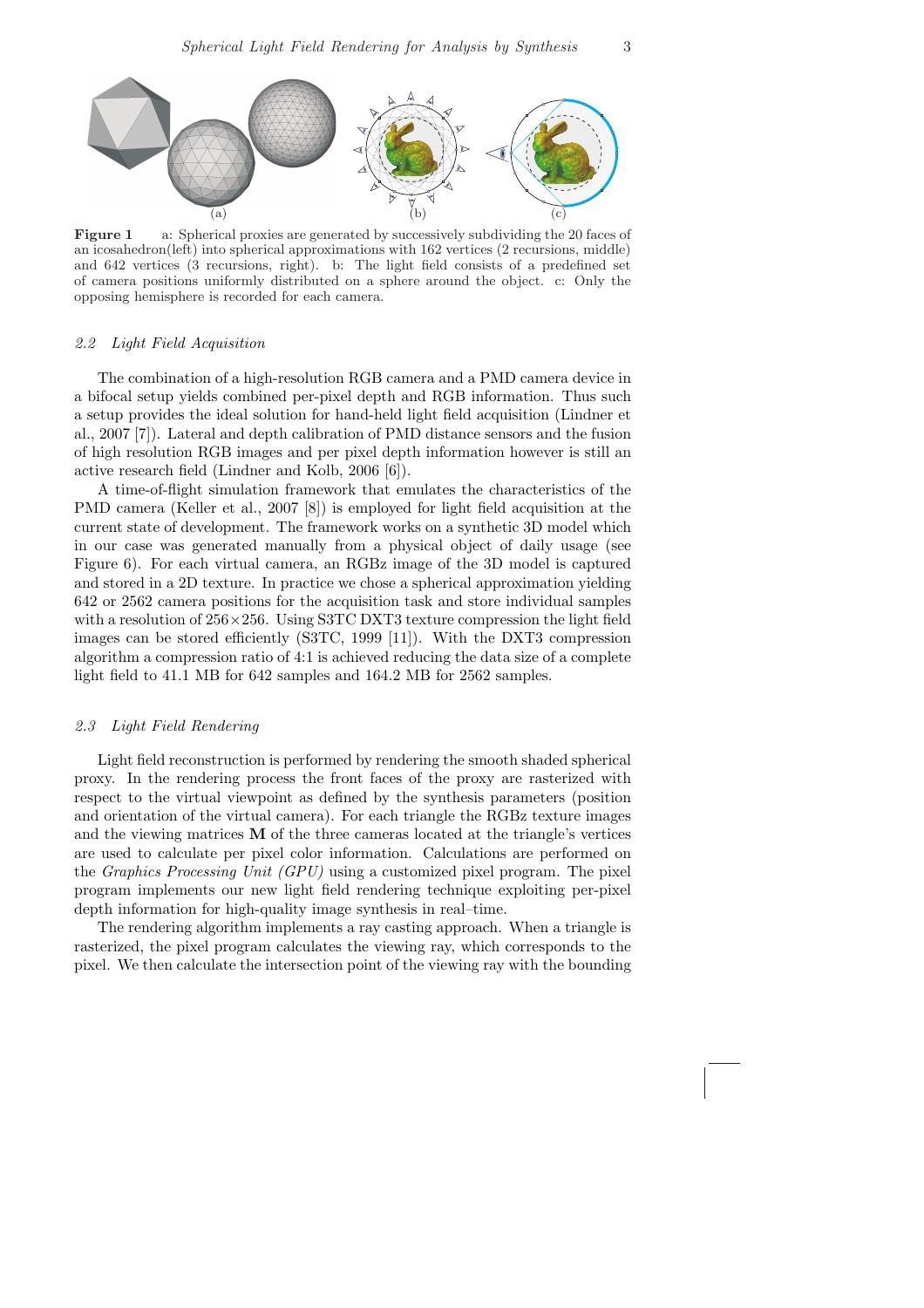

Figure 2 The rendering algorithm samples the viewing ray stepwise at adjacent positions starting at the intersection point with the object's bounding sphere.

sphere of the object. From this position, we sample the viewing ray iteratively at a fixed step size, as shown in Fig. 2. At each step, we validate the assumption that the current ray position is the actual object intersection point. We project this point onto the camera sphere using the adjacent camera positions as center of projection. The resulting three intersection points with the sphere are transformed into the viewing coordinate system of the corresponding camera and converted to parabolic coordinates. Depth values are obtained from the corresponding parabolic texture maps and local estimates of object surface points are calculated for each camera. We then compare these points to the position of the current ray sample. If one of the local estimates is equal to the ray position within a given tolerance, we immediately stop the ray sampling. This means that we have found at least one camera that reliably observes an object intersection at exactly the ray position.



Figure 3 Left and Middle: At silhouette edges and locations where the correct object point is not visible from all adjacent cameras the camera with the most divergent intersection point is discarded. Right: Without depth correction the intersection points observed from adjacent cameras do not necessarily correspond to an identical surface point.

We now compare the intersection points obtained by the other two cameras. If they are also equal to the ray position within the given tolerance, we can assume that all cameras observe the same point and we use the barycentric weights of the pixel to calculate the final color for that pixel as outlined above. However, if the intersection point for one camera is far away from the ray position, we can assume that we are in one of the situations outlined in Fig. 3 (left and middle). In this case we discard the color information for the respective camera by setting the corresponding barycentric weight to zero. Afterwards, we normalize the weights again and calculate the final color as a weighted sum.



Figure 4 Left: Heavy ghosting artefacts appear without per-pixel depth correction. Right: With depth correction ghosting artefacts can be reduced to a minimum.

The raycasting approach represents a very accurate solution to per-pixel depth refinement providing high-quality images for object classification. Without depth correction a similar approach would sample the parabolic maps directly according to the spherical intersection point calculated for the viewing ray. Though computationally more efficient this assumption leads to heavy ghosting artefacts (see Fig. 4) in the image synthesis due to varying surface points being observed from adjacent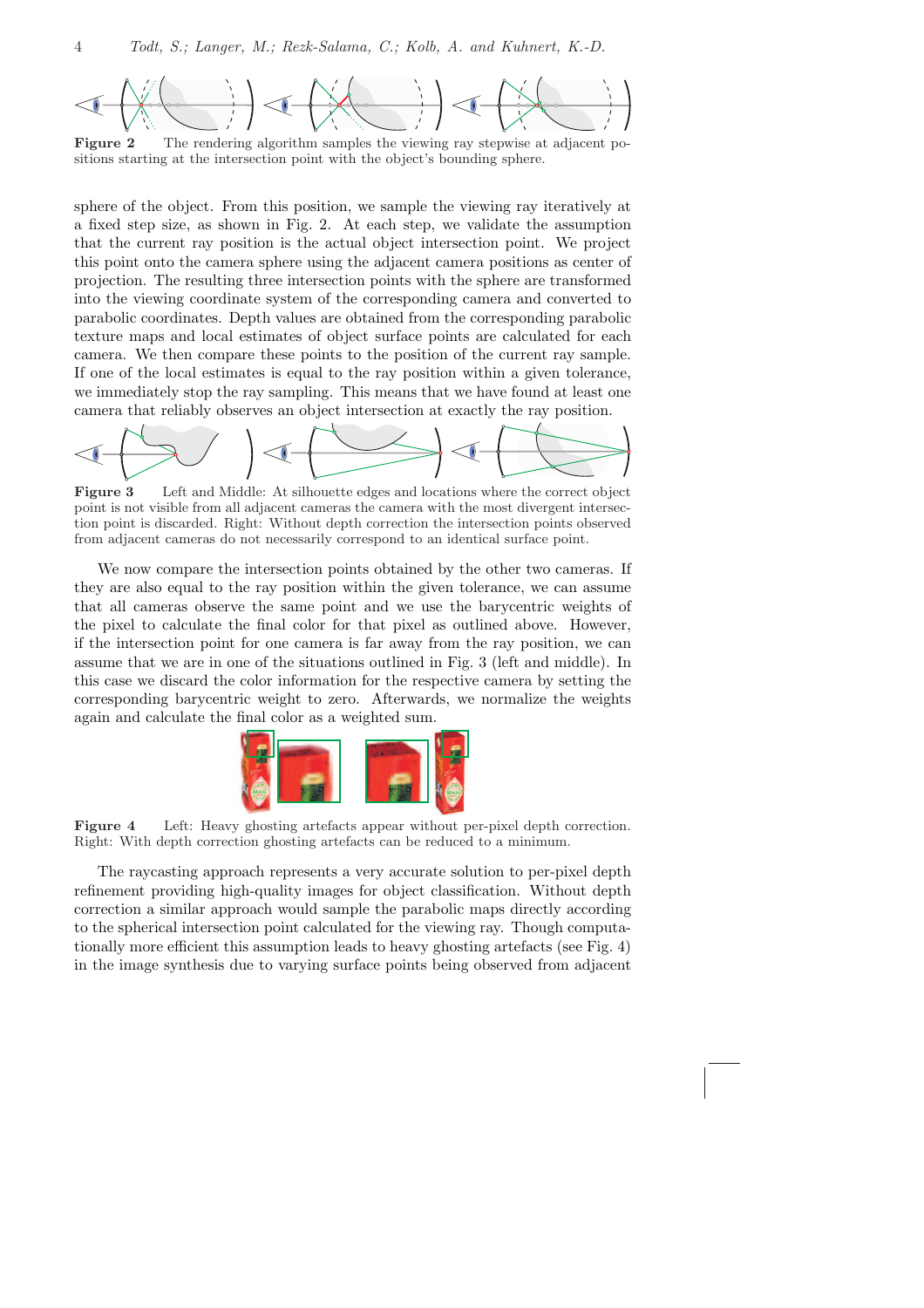cameras (see Fig. 3, right). Ghosting artefacts tremendously reduce object classification quality. Thus rendering techniques exploiting per-pixel depth information are superior to alternative approaches for usage in analysis by synthesis.

#### 3 Analysis by Synthesis

Object classification and pose estimation is performed using an analysis by synthesis approach. This approach analyzes synthetic views generated by the light field renderer for a given viewpoint from the light field representation of an object (see Fig. 5). Steered by a similarity function  $F$  the viewpoint parameters are iteratively refined based on the comparison of the synthetic view and the image which is to be analyzed. Iteration is stopped if a certain similarity is achieved for the virtual view, compared to the analyzed image. There are various kinds of metrics the similarity function can use. One of the simplest and fastest is to take the difference of two measurement functions  $f_x(c_x, \theta_x, p_x) - f_s(c_s, \theta_s, p_s)$  for each image and let this difference converge to zero (see Fig. 5).

In our implementation we use a pre–stage synthesis parameter estimation step. This very efficient pre–stage reduces the search space for the optimal parameters significantly. The pre–stage facilitates a much faster approximation of the final accurate parameters. Our goal is to achieve an entire analysis by synthesis computation in real–time  $(< 1s)$ .

We developed and validated our two–stage object classification based on the Coil–100 image database in the initial development phase. The Coil–100 database contains images of 100 objects of daily usage. For each object images for a full 360 degree rotation around the Y–axis are available at five degree steps. The Coil–100 database was consecutively supplemented by synthetic views of similar objects generated from the light field renderer to evaluate object classification quality working on our light field rendering in comparison to results from images commonly used for object recognition. Figure 6 shows some typical images of objects we use in our work from different angles. Figure 6 (c) and (d) were generated from light field representations using a spherical parameterisation with 642 camera positions and an image resolution of  $256\times256$ . They clearly resemble those objects, that can be found in the Coil–100 library.

### 3.1 Pre Stage Part

Rough approximations of the synthesis parameters are determined in a preclassification and pre-pose-estimation step. We concentrate on using decision trees for fast object classification.

Decision trees are built on a feature space defined by distinct features for class description. The feature space is recursively subdivided into sets of similar size and the subsets are fed to the decision tree nodes. To classify an object, the object features are matched against the class feature sets each node holds. An object can be classified to belong to one (or none) of an individual node's two class–feature subtrees. This process is repeated recursively on the selected subtree until a leaf– node is reached. The feature represented by this leaf node yields the class the object belongs to. Because the trees need not necessarily to be built up completely, whole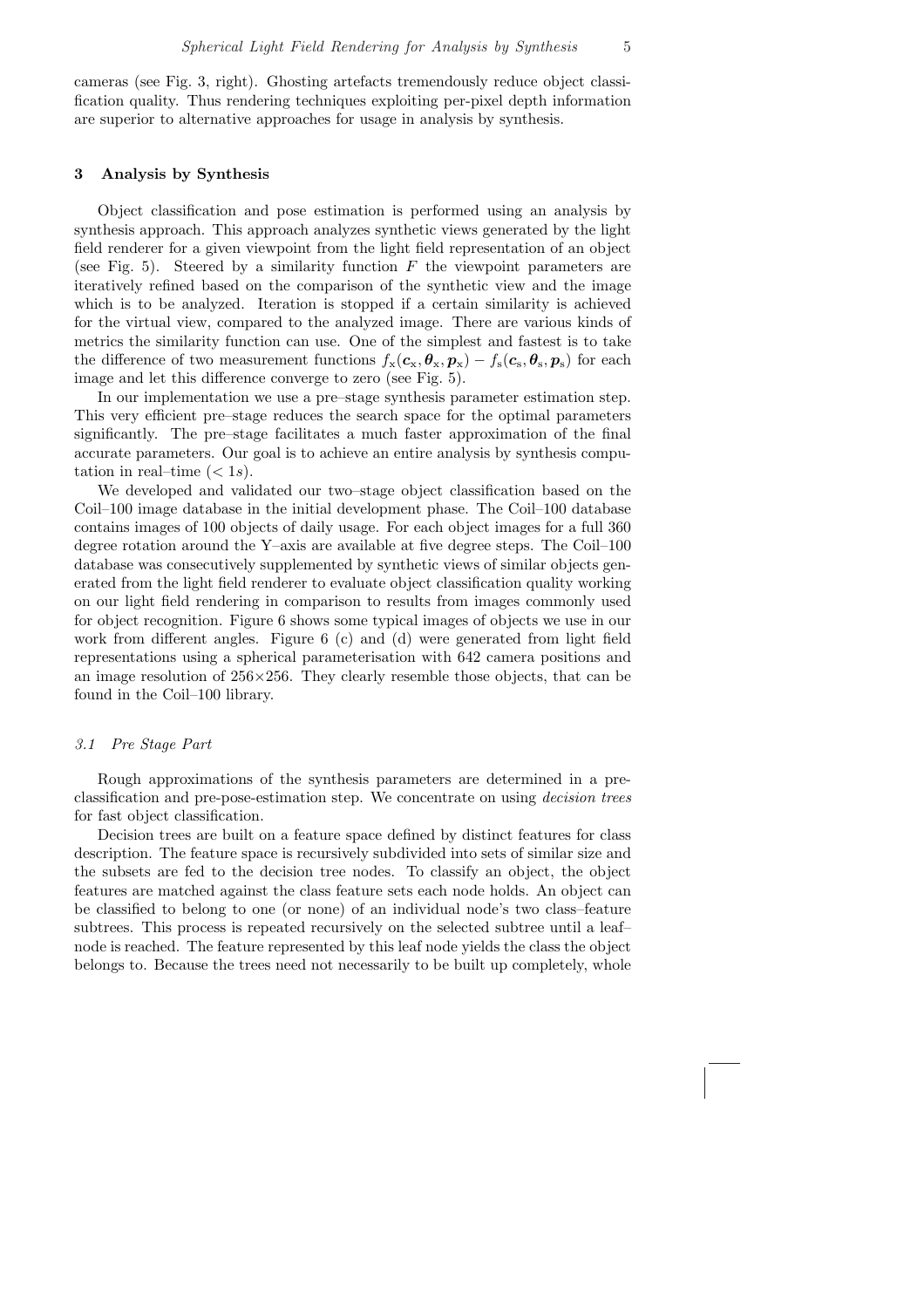

**Figure 5** Analysis by Synthesis scheme.  $I_x$  denotes an arbitrary input image made from an object, that was previously synthesized, whereas  $I_s$  denotes a synthetic image requested from the synthetic renderer with given rendering–parameters.  $F$  represents the similarity function and is dependend on the estimated parameters. These parameters include the object classes  $c_x, c_s$ , the 3D Euler angles  $\theta_x = (\alpha_x, \beta_x, \gamma_x), \theta_s = (\alpha_s, \beta_s, \gamma_s)$ and the 3D object locations  $p_x = (x_x, y_x, z_x), p_s = (x_s, y_s, z_s)$  of  $I_x$  and  $I_s$  respectively. To find the optimal synthesis parameters  $F(c_x, c_s, \theta_x, \theta_s, p_x, p_s) \rightarrow 0$  must be approximated.

class or feature sets can be hold by leaf nodes. (See Winston, 1993 [12], Russel, 2003 [10] for an in–depth look into decision trees.)

To gain the features for our decision tree, we use the following technique. We implemented an octave lowpass pyramid filter for recursively downsampling the input images, this goes for training image sets as well as the test image sets. Then we take the average RGB value of the downsampled image and mark that value in the RGB space yielding clusters for image sets that belong to one class. After that the clusters' centers of gravity points are calculated. This is done recursively computing new centers' of gravity using the previously gained points. These points are fed into the nodes of our decision tree with attached class sets. This is done in such a way that every node performs a decision between two centers of gravity for any given downsampled RGB value of a test image that is to be classified. The tree is of binary nature. Each node divides the center of gravity set (and so the associated class set) into half. This way we achieve a runtime complexity of  $O(M \log(N))$  with N denoting the number of classes and M the number of objects to classify.

An extension to normal decision trees are *decision forests*. Decision forests aggregate arbitrary decision trees, which have been trained with different data sets. To classify an object, the object is classified by each decision tree. After that a quorum is made amongst the trees in the forest to find the one tree, that produces the best results and thus determines the classification result. The runtime complexity rises to  $O(KM \log(N))$  with K denoting the number of trees in the forest. Decision forests have proven to result in higher classification quality, compared to decision trees (see Section 4). Additionally decision forests provide the possibility to attach pose information to individual trees. Various trees in a forest can be trained with object sets captured from predefined positions and orientations. Hence the decision tree that wins the quorum narrows the pose parameters of an object in addition to it's classification.

#### 3.2 Main Stage Part

The main stage of the object recognition is working on the pre-classified objects. In this stage we exploit SIFT–features (Scale Invariant Feature Transform) as proposed by Lowe (Lowe, 2003 [9]) for a most accurate object classification and pose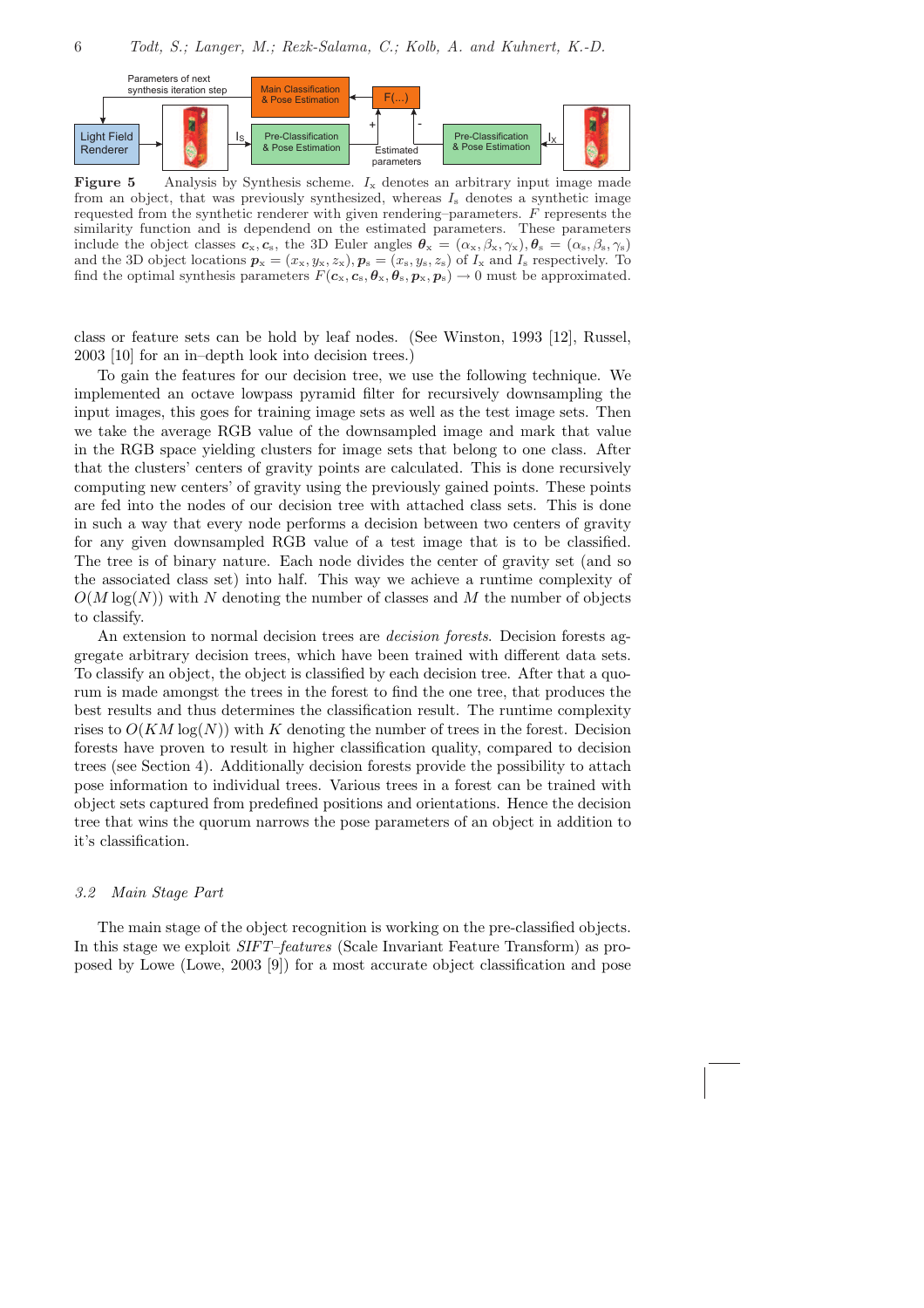

Figure 6 Sample images used in this work. Images (a) and (b) are taken from the Coil–100 library. Images (c) and (d) are synthesized by our light field renderer.

estimation. SIFT features describe scale-invariant local coordinates relative to local features extracted from sample image data. The features are highly distinctive and are invariant to image scaling and rotation<sup>a</sup>. There is also a partial invariance to illumination. For usage in object classification a database of SIFT features is built up from a training set of images. The feature database is generated in four steps:

- 1. Scale–space extrema detection
- 2. Keypoint localisation
- 3. Orientation assignment
- 4. Keypoint descriptor computation

The keypoint descriptors are stored in the SIFT database. The object recognition performs on these descriptors by matching keypoint descriptors of input images against the database. For the input image a SIFT feature extraction is performed as described above. For reliable results, clusters of at least three features are identified, that agree on the object and its pose. Each cluster is checked performing a detailed geometric fit to the model determining acceptance or rejection of the estimation. This reduces the incorrect recognized object rate drastically.

# 4 Results

The combination of our light field rendering approach with analysis by synthesis for object classification and pose-estimation as described in this paper shows promising results in performance and object recognition quality.

Synthetic views are rendered at a resolution of  $128\times128$  from previously acquired object light fields. Using a spherical approximation of 642 and 2562 vertices high-quality virtual views are generated at frame-rates of 17fps and 10fps, respectively. Both parameterizations have been proven to generate synthetic images well suited for object classification. Classification quality based on synthetic images from the light field renderer has shown to have a slight variation (1,5% in average) compared to the classification quality based on the Coil–100 database. This low deviation proves the quality of the synthetic images regarding photorealism. Hence the synthetic images can be merged smoothly with the Coil-100 database without causing any significant tampering of the yielded results.

a for projections of 3D scenes Lowe states that the rotation invariance regarding viewpoint depth has a maximum of 30 degree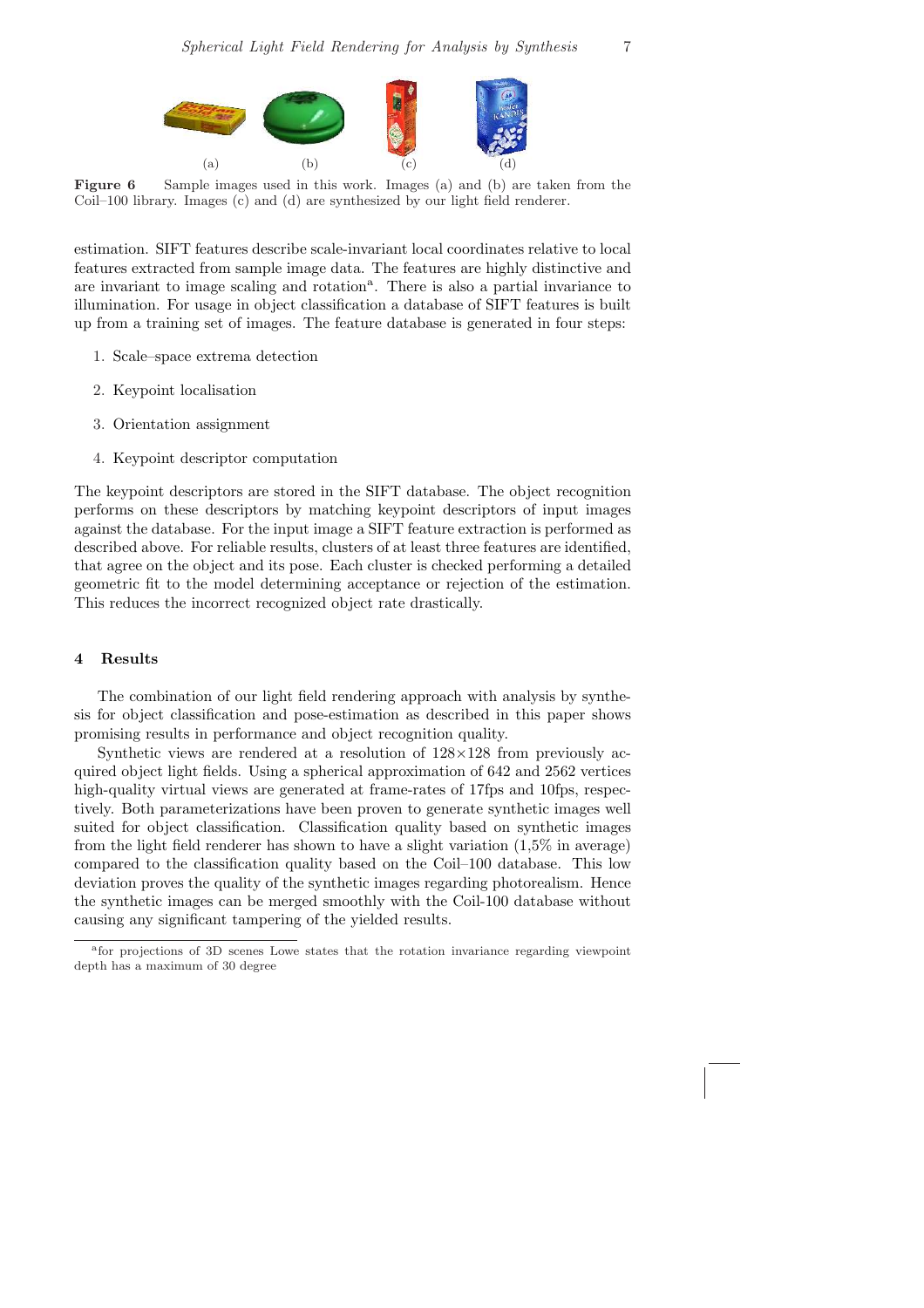Table 1 Quality of different classification configurations. The columns show the number of decision trees used and their configuration. Quality is expressed as ratio of correctly classified objects to total amount of objects.

| trees in                    | tree                                                       | classification | average | standard  |
|-----------------------------|------------------------------------------------------------|----------------|---------|-----------|
| forest                      | $\alpha$ configuration*                                    | quality        | quality | deviation |
|                             | $0 - 355$                                                  | 63,75%         |         |           |
|                             | 0,10,20                                                    | 64,03%         |         |           |
|                             | 0,45,90,135,180,225,270,305,355                            | 66,39%         |         |           |
|                             | $0 - 45$                                                   | 72,36\%        |         |           |
|                             | $0,35,70,105,140,\ldots,355$                               | 63.75\%        |         |           |
|                             | 0,90,180,270,355                                           | 63,75%         | 65,67%  | 3.44\%    |
| $\mathcal{D}_{\mathcal{L}}$ | $\{0-45\}, \{325-355\}$                                    | 69,31\%        |         |           |
| $\overline{2}$              | $\{0,15,30\}, \{90,140\}$                                  | 74,86%         |         |           |
| 4                           | $\{0-85\}, \{90-175\}, \{180-265\}, \{270-355\}$           | 74,31\%        |         |           |
| 4                           | $\{0-30\}, \{85-95\}, \{170-205\}, \{265-275\}$            | 73,47\%        |         |           |
| 5                           | $\{0,35\}, \{70,105\}, \ldots, \{315,355\}$                | 79,17%         |         |           |
| 10                          | $\{0\}, \{35\}, \{70\}, \{105\}, \{140\}, \ldots, \{355\}$ | 77,22%         | 74,72%  | 3,38%     |

\*The angles from which the pictures used to teach the decision trees are taken. Curly brackets denote angle–sets that are associated with one tree in a forest.

The two-stage analysis by synthesis approach yields a very efficient object classification method providing high accuracy object classification results. The pre-stage of the algorithm drastically reduces search-space at minimal computational costs of a few milliseconds. Pre-stage results further positively affect the main-stage's computational effort. A typical feature match of an image with the SIFT feature database performs in a few hundred milliseconds.

As shown in Table 1 a considerable gain in object classification quality, expressed as ratio of correctly classified objects to the total amount of objects, is achieved by employing a decision forest for classification purposes instead of a single tree. For decision trees an average quality of 66% is achieved (see Table 1, upper half) whereas decision forests containing more than a single tree provide a classification quality of 75% in average (see Table 1, lower half). Quality however is not exclusively dependent on the tree-count. Best results can be achieved from carefully crafted decision forests of several properly configured decision trees.

# 5 Conclusion and Future Work

In this paper we provided insight in our object classification and pose estimation approach combining light field rendering and a two-stage analysis by synthesis technique. Our aim is to build an object classification system yielding high accurate classification results in real-time.

Light field rendering has been proven to be a powerful rendering technique for real–time generation of photorealistic images. Light field rendering techniques are based on a sparse set of input images. Thus no time consuming and computational complex pre-processing has to be performed to extract geometric information of the scene. Per-pixel depth information available with PMD technology however improve image synthesis quality of the light field renderer and directly leads to a significant improvement in object classification quality. In future development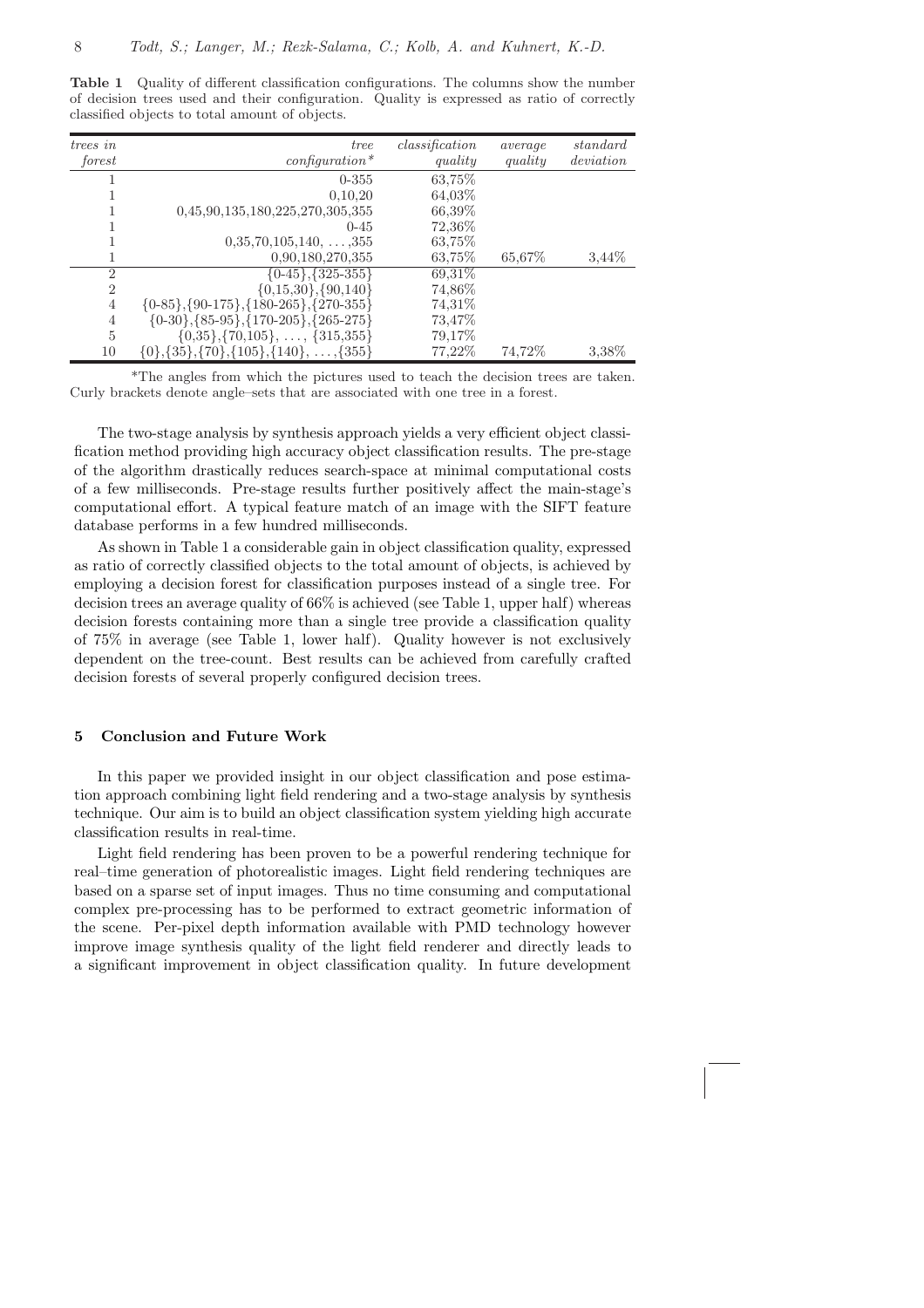per-pixel depth information will be extracted from within the light field rendering process to provide additional features for object classification.

We are confident that per-pixel depth information in combination with SIFT image descriptors will increase object classification quality at lower computational costs in future development. Exploiting SIFT features offers a way to approximate the final synthesis parameters most accurately. This is due to the scale and rotation invariant nature of the image descriptors gained from SIFT. Even image distortions and partial occlusions are tolerated. In future work we will provide our own implementation of SIFT for reliable object classification and pose estimation. We will use our pre–classication stage to dramatically reduce the matching time of object features against the descriptor database, yet trying to preserve most accurate matching results.

#### Acknowledgements

This research project is partially funded by grant KO-2960/6-1 and KU-689/6-1 from the German Research Foundation (DFG).

### References and Notes

- 1 E. H. Adelson; J. R. Bergen (1991) 'The Plenoptic Function and the Elements of Early Vision', Computational Models of Visual Processing, Cambridge, pp. 3–20
- 2 Columbia University Image Library (COIL–100), http://www1.cs.columbia.edu/ CAVE/software/softlib/coil-100.php
- 3 H. Kraft; J. Frey; T. Moeller; M. Albrecht; M. Grothof; B. Schink; H. Hess; B. Buxmbaum (2004) '3D-Camera of high 3D-frame rate, depth–resolution and background light elimination based on improved PMD (photonic mixer device)–technologies', OPTO, Nuernberg
- 4 M. Levoy; P. Hanrahan (1996) 'Light Field Rendering', Proc. ACM SIGGRAPH, pp. 31–42
- 5 T. Lindeberg (1998) 'Feature Detection with Automatic Scale Selection', Int. Journal of Computer Vision, Vol. 30, No. 2, pp. 77–116
- 6 M. Lindner; A. Kolb (2006) 'Lateral and Depth Calibration of PMD-Distance Sensors', Advances in Visual Computing, pp. 524-533
- 7 M. Lindner; A. Kolb (2007) 'Data-Fusion of PMD-Based Distance-Information and High-Resolution RGB-Images', to app. in *Proc. Int. Symp. on Signals, Circuits*  $\mathcal{B}$ Systems
- 8 M. Keller; J. Orthmann; A. Kolb; V. Peters (2007) 'A Simulation Framework for Time-Of-Flight Sensors', to app. in Proc. Int. Symp. on Signals, Circuits  $\mathcal C$  Systems
- 9 D.G. Lowe (2003) 'Destinctive Image Features from Scale-Invariant Keypoints', Int. Journal of Computer Vision, Vol. 20, pp. 91–110
- 10 S. Russel; P. Norwig (2003) 'Artificial Intelligence A Modern Approach', Prentice Hall, ISBN 0130803022, pp. 653–664
- 11 K. I. Iourcha; K.S. Nayak; Z. Hong (1999) 'System and Method for Fixed-Rate Block-Based Image Compression with Inferred Pixel Values', United States Patent 5,956,431